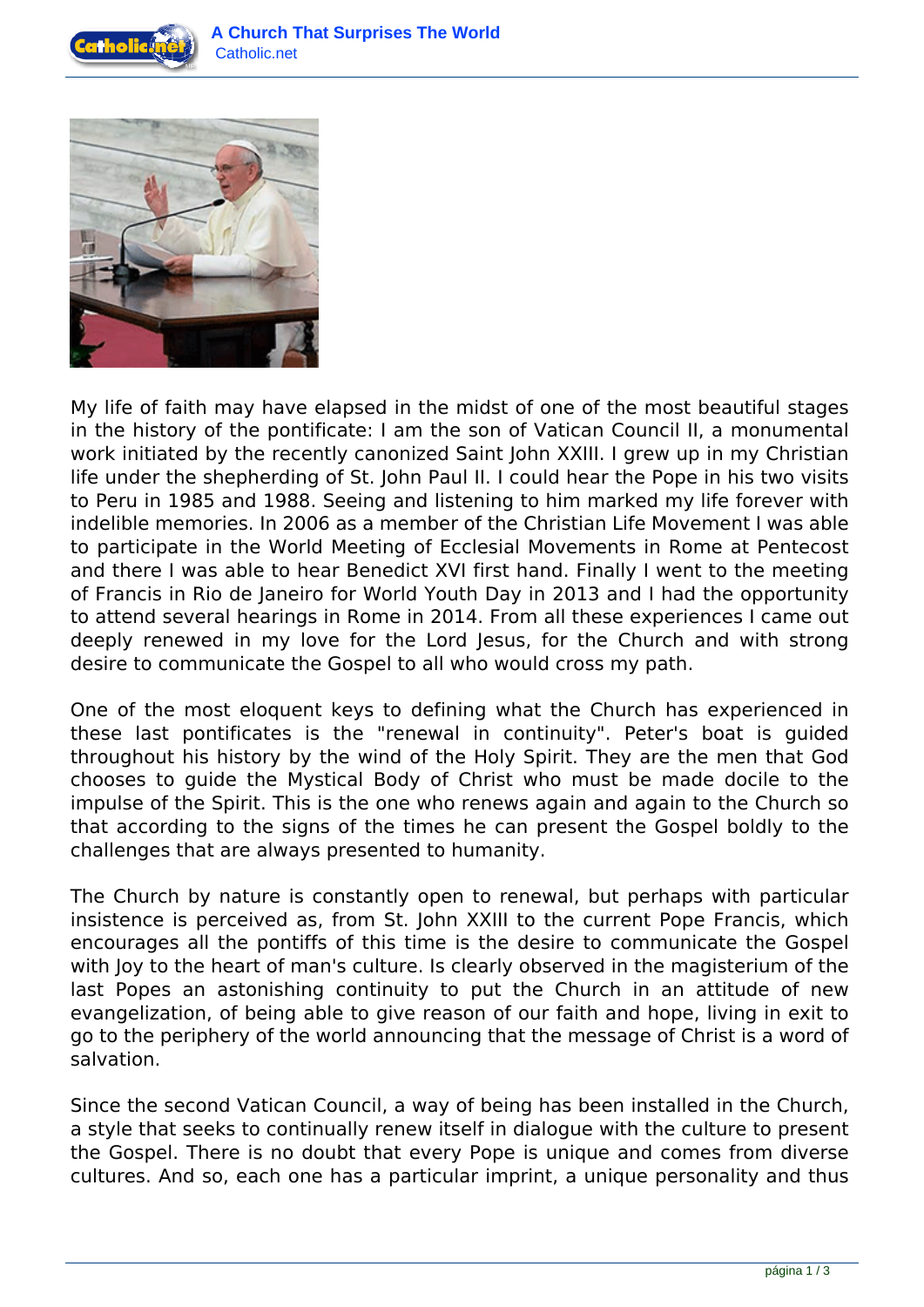

enrich with their gifts and talents the lives of all believers.

St. John Paul II puts the Church in touch with all the cultures of the world. It was 250 apostolic voyages in his 26 years as a universal pastor. A colossus of the apostolate. Is the Pope who launched Catholics to boldly take on the commitment to the new evangelization. His deep and keen language allowed him to carry the Gospel speaking to the heart of contemporary man. He took part as bishop in the second Vatican Council and for the same reason, as Pope, he put in tune the people of God in the line of the reconcile spirit. His opening phrase of pontificate "Do not be afraid" still resonates inside many Catholics. Benedict XVI said of him: "The courage of truth is in my opinion a criterion of first order concerning the Holiness of John Paul II."

Benedict XVI, one of the greatest theologians of our time, promoted in Church with his great doctrinal pedagogy the fruitful dialogue between reason and faith. His special task focused on rediscovering the fascination for reason and truth in the midst of a culture where the dictatorship of relativism and weak thought reigns. His contributions were aimed at consolidating the Christian identity of the believers. Is the simple Pope who began his pontificate by saying that he was "a humble servant in the Lord's vineyard" and was resigned when he was aware that his forces no longer accompanied him. He went to the retreat for forgiveness for all his shortcomings. This Pope of humility is considered by some to be a future Doctor of the Church.

The choice of Francis surprised more than one in and out of the Church. The Argentine Pope with his words and writings, but especially with his gestures, has thrown the people of God into a renewed missionary opening. All Catholics feel identified with him in his conviction to live the joy of evangelizing outside, towards the geographical and existential peripheries of the world and of people. Francis is the Pope who constantly requests to pray for him, he has raised his voice strongly on the world stage in defense of the sick, the unborn, the immigrants, the children and the elderly condemning the culture of the discard that afflicts much of the minded modern youth. A Pope, as we said, with great impact on the media that are pending on each gesture of Francis because they perceive the strength of the Gospel made alive.

Francis is the Pope who is not afraid of tenderness, who asks the young people to make trouble, to go out into the street to evangelize and to do it with joy and with a deep mercy that comes from the heart of God. Is the Pope who wanted to come to Latin America and expressly visit Ecuador, Bolivia and Paraguay. He is the messenger of the mercy of God who asks us to meet Jesus and that once we have him in our hearts we will communicate joy to all who surround us.

Every Pope, being men of the Spirit, has responded to the needs of the time he has lived. With deep faith we know that the Holy Spirit attends the Church so that the perennial message of the Gospel can be presented in a renewed way in its